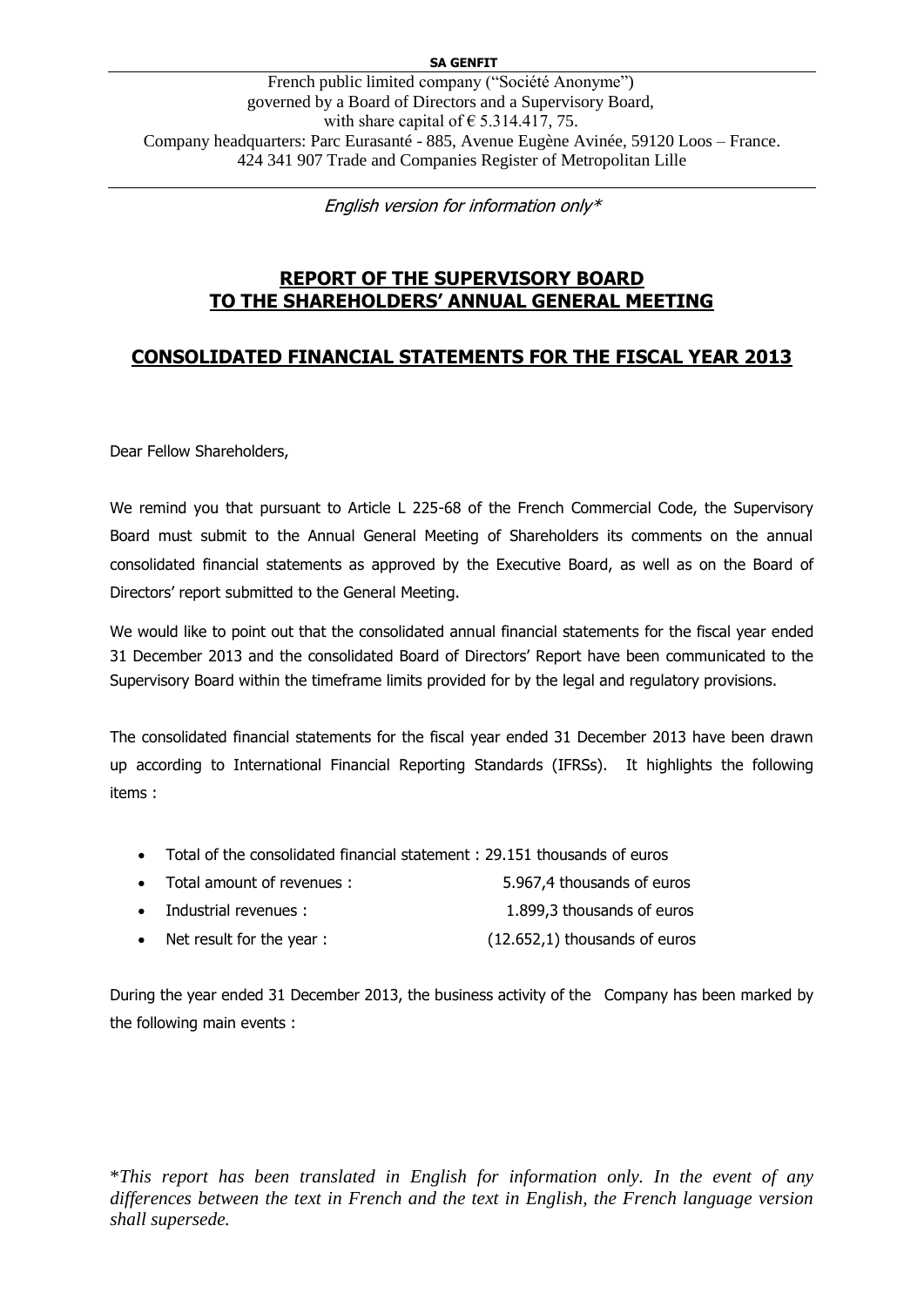## **GFT 505 Program**

#### o **International multi-centre Phase IIb clinical trial for GFT505 in NASH :**

The study launched at the end of the third quarter of 2012 both in Europe and the United States with the objective of recruiting 270 patients was completed in line with targets.

At the end of October 2013, the DSMB (Date Safety Monitoring Board): an international independent committee responsible for ensuring the safety of patients in this study analyzed data relating to the safety of use of GFT505 for the first patient population treated for over six months with GFT505 at a dose of 80 mg/day.

Upon analyzing this data, the committee unanimously agreed that GFT505 presented no issues relating to safety of use that were likely to jeopardize the continuation of this study. A second phase of recruitment was therefore launched and completed in a few days.

A dose of GFT505 at 120 mg/day is currently being administered to this second cohort of patients. In total, 275 patients were randomized, first and second recruited patient population taken together.

 **New preclinical datas :** The preclinical data obtained in January 2013 in human liver cells confirmed a large therapeutic potential of GFT505 that covers all stages of NASH through cirrhosis. The underlying anti-fibrotic activity identified on the occasion of these latest works opened the door to the compound evaluation, beyond NASH, in liver fibrosis/ cirrhosis linked to chronic viral hepatitis or to alcohol.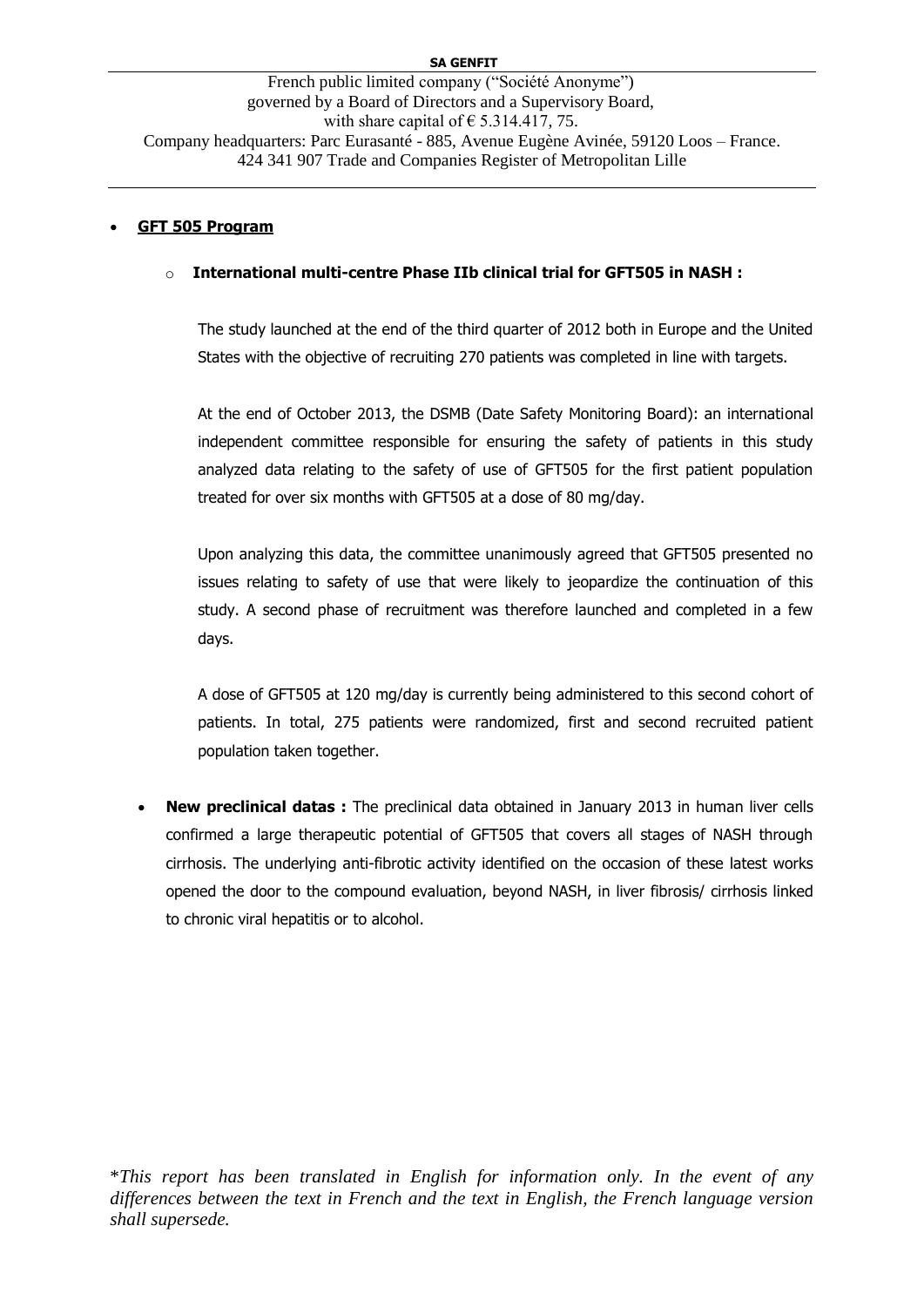French public limited company ("Société Anonyme") governed by a Board of Directors and a Supervisory Board, with share capital of  $\epsilon$  5.314.417, 75. Company headquarters: Parc Eurasanté - 885, Avenue Eugène Avinée, 59120 Loos – France. 424 341 907 Trade and Companies Register of Metropolitan Lille

#### **Other proprietary research efforts:**

#### o **TGFTX1 Program :**

In 2013 GENFIT identified and validated a new family of ligands of the ROR · t nuclear receptor. These new components inhibit secretion of the IL-17 cytokines produced by the Th17 lymphocytes thanks to the antagonist activity of the ROR · t nuclear receptor.

These results represent a significant advance in development of new drug candidates for treatment of diseases involving the Th-17 pathway, such as psoriasis, multiple sclerosis, rheumatoid arthritis and chronic inflammatory diseases of the intestine.

#### o **TGFTX3 Program :**

At the end of 2012, the therapeutic activity of new proprietary components was demonstrated in in vivo models of Diabetes. Original synthetic ligands of the Rev-Erb · receptor were discovered, and GENFIT provided a pharmacological demonstration that these ligands regulate glucose metabolism. 2013 allowed confirmation this demonstration in several animal patterns of Type 2 diabetes, and continuation of its program of medicinal chemistry led to identification of more powerful RevErb agonists having characteristics conforming to the established criteria for these medications.

#### o **Biomarkers Programs :**

In support of its therapeutic research programs, in 2013 GENFIT focused on identifying specific measurable biological parameters associated with establishment of Type 2 diabetes (BMGFT02) and NASH (BMGFT03) as early evidence of the risk of developing these diseases.

In connection with the BMGFT02 program, several biomarker candidates related to progressing from a pre-diabetic stage to diabetes have been identified by means of transcriptomic technologies of the Company.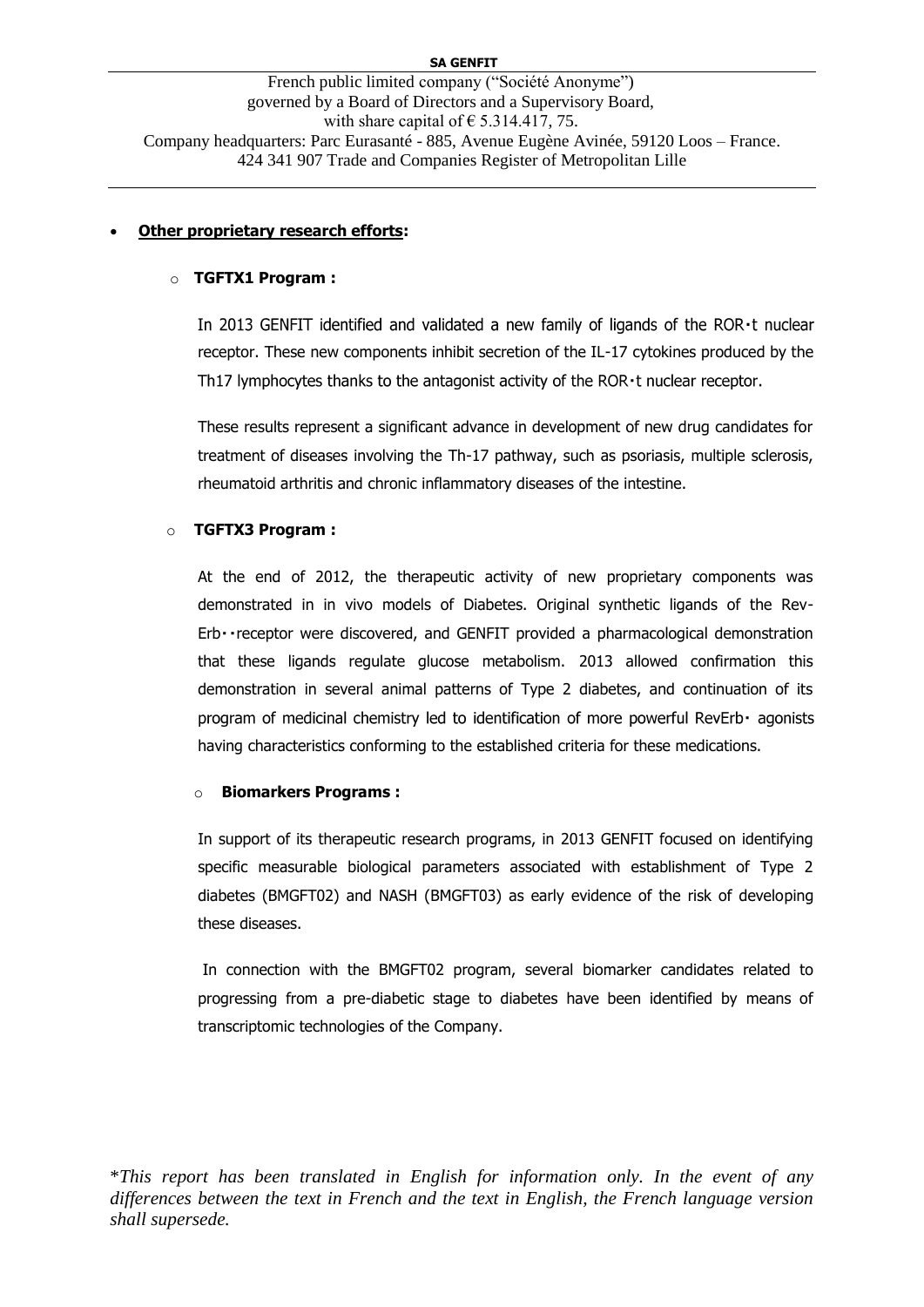In the NASH area GENFIT is working to develop new diagnostic solutions making it possible to identify and stratify people who are sick or at risk so as to determine those who would be the most responsive to treatment. This work was carried out in two areas: the discovery of new biomarkers capable of replacing the liver biopsy, which still remains the only examination making it possible to diagnose the disease and develop algorithms combining the disparate group of existing but insufficient biomarkers.

In this perspective, GENFIT has cohorts available who are recruited in connection with the GFT505 phase IIb trials involving patients suffering from NASH of varying degrees of severity, which allow it to think of eventually developing companion tests and then in partnership, actual diagnostic tools.

### **Collaborative Research Program with Sanofi :**

The collaboration in progress, undertaken at the beginning of 2011 for a term of 3 years, aims by means of two separate programs to identify new molecules permitting correction of mitochondrial dysfunction associated with certain pathologies, including metabolic diseases, in a context in which the cellular mechanisms regulating energy production under normal conditions and the way in which they can adapt to stress, could have therapeutic potential in several pathologies, including metabolic diseases.

This tri-annual contract specifies that GENFIT is to receive annual payments aiding research as well as payment for various stages, based on progress in preclinical and clinical development, followed by registration and marketing of the drug candidates resulting from such collaboration, with total annual payments for aiding research and various stages that could represent up to €39,600,000, not including fees for future sales.

Two milestones in the scientific stages have accordingly been reached since the beginning of this last collaboration, each time resulting in payment by Sanofi for the stage. A first payment was made in January 2012 and a second one in January 2013.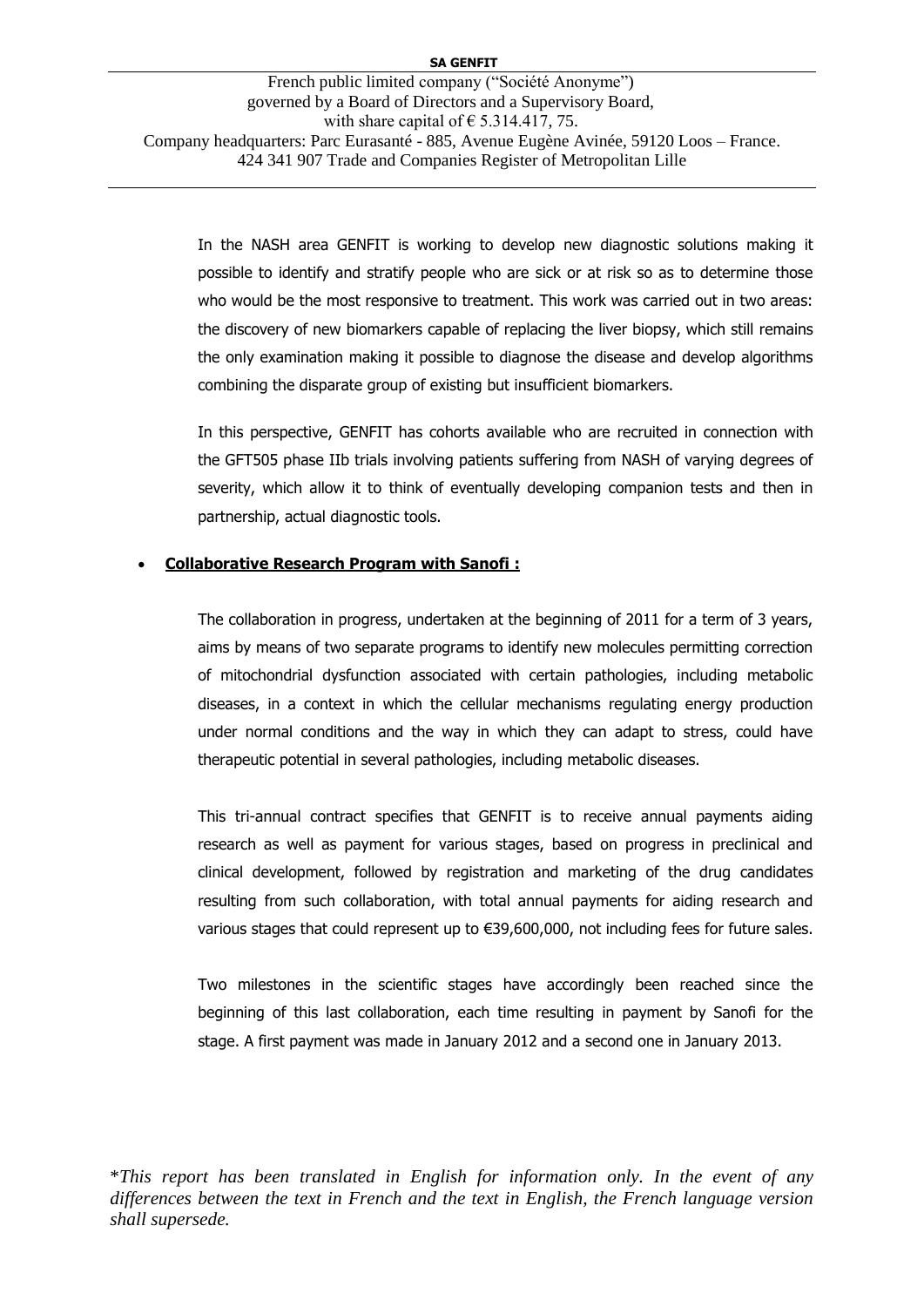French public limited company ("Société Anonyme") governed by a Board of Directors and a Supervisory Board, with share capital of  $\epsilon$  5.314.417, 75. Company headquarters: Parc Eurasanté - 885, Avenue Eugène Avinée, 59120 Loos – France. 424 341 907 Trade and Companies Register of Metropolitan Lille

#### **Increases in Share Capital :**

-

2013 was marked by several successive increases in the share capital :

- $\circ$  The bond issue convertible into shares signed by the Company in December 2012, that could represent up to  $\epsilon$ 8 million in 8 tranches of  $\epsilon$ 1 million each, continued to be implemented during the first half of 2013 as follows:
	- The last bonds representing the first tranche of €1 million mobilized in December 2012 were converted; so that 274,971 new shares were created in January 2013, corresponding to an increase in capital in the amount of €0.85 million including the issue premium ;
	- The mobilization of tranches 2 to 7 of the bond borrowing made it possible to implement an additional increase in capital having a total gross amount of an additional €6 million, including the issue premium. The bonds corresponding to tranches 2 to 6 were converted and gave rise to the creation of 1,027,372 new shares. Half of the bonds corresponding to tranche 7 were converted into 93,845 new shares as of June 30, 2013; the last bonds corresponding to mobilization of the  $7<sup>th</sup>$  tranche of the bond borrowing convertible into shares were converted into 113,217 new shares in July and August 2013 ;
	- At the same time, mobilization of tranches 2 to 7 of the bond borrowing gave rise to 6 increases in capital reserved for the Bondholder in the amount of 0.05 million  $€$ , realized as compensation for the claims representing its commitment fee for implementing each of these 6 tranches. They gave way, respectively, to the creation of 13,912, 10,804, 8,170, 8,561, 9,578 and 8,197 new shares.
	- 7 loan tranches of one million  $\epsilon$  each were accordingly mobilized. All of the bonds thus issued were converted into shares, which had the effect of putting an end to the residual debt linked to this bond borrowing, a debt that appeared in the accounts of June 30, 2013. GENFIT will not mobilize the  $8th$ tranche of this bond borrowing.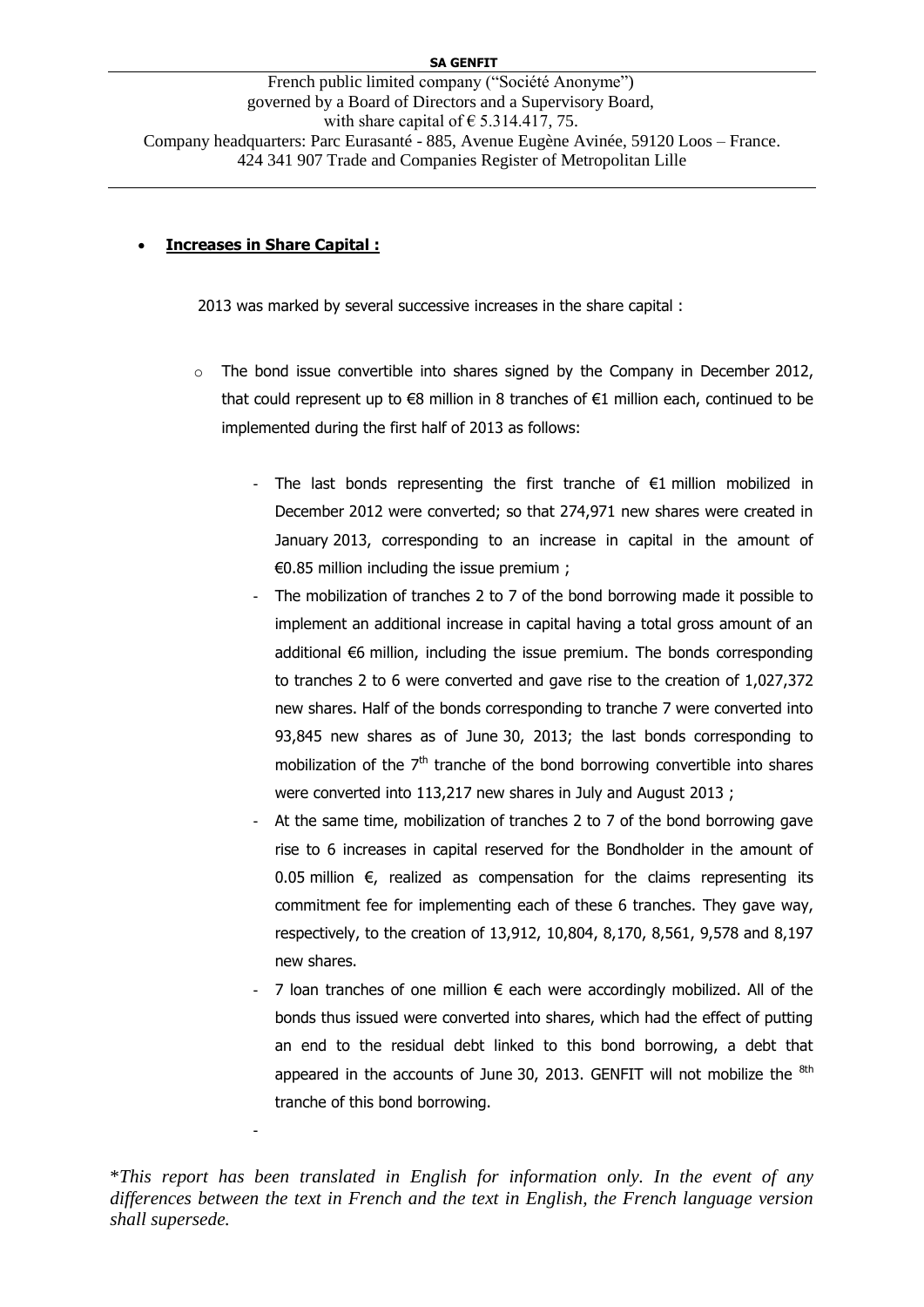$\circ$  Lastly, the Company realized a capital increase by means of a private offering in April 2013 in the gross amount of €14.3 million, issue premium included, which led to creation of 2,933,448 new shares.

The Share Capital was thereby raised from €4,010,936.50 as of December 31, 2012 to €5,135,455.25 as of December 31, 2013, and the number of shares composing it went from 16,043,746 as of

December 31, 2012 to 20,541,821 as of December 31, 2013, having a par value of €0.25, entirely subscribed and fully paid in.

The development of the Company since the end of the fiscal year has been marked by the following events:

## **GFT505 Program :**

- $\circ$  In January 2014, the effects of GFT505 on the proliferation of 21 cell lines of cancerous cells of human origin were evaluated in vitro. GFT505 blocked the proliferation of a great majority of these cells, suggesting that it might enable prevention, not only of development of cirrhosis, but also to decrease the associated risk of liver cancer.
- o In February 2014, the FDA (Food and Drug Administration) granted a "Fast Track" designation to the GFT505 project for treatment of NASH.
- o
- **Collaborative Research Program with Sanofi :** The good results obtained in 2013 made it possible to reach an additional scientific milestone in the month of January 2014, sanctioned by payment for a new stage.
- **Increases in share capital Augmentations de Capital :** In addition to the transactions carried out in 2013 and as announced at the time of the share capital increase through a private offering carried out in April 2013, the Company realized an increase in share capital with maintenance of the Preferential Subscription Rights of Shareholders, having a gross amount of 4,996,633  $\epsilon$ , including the issue premium.